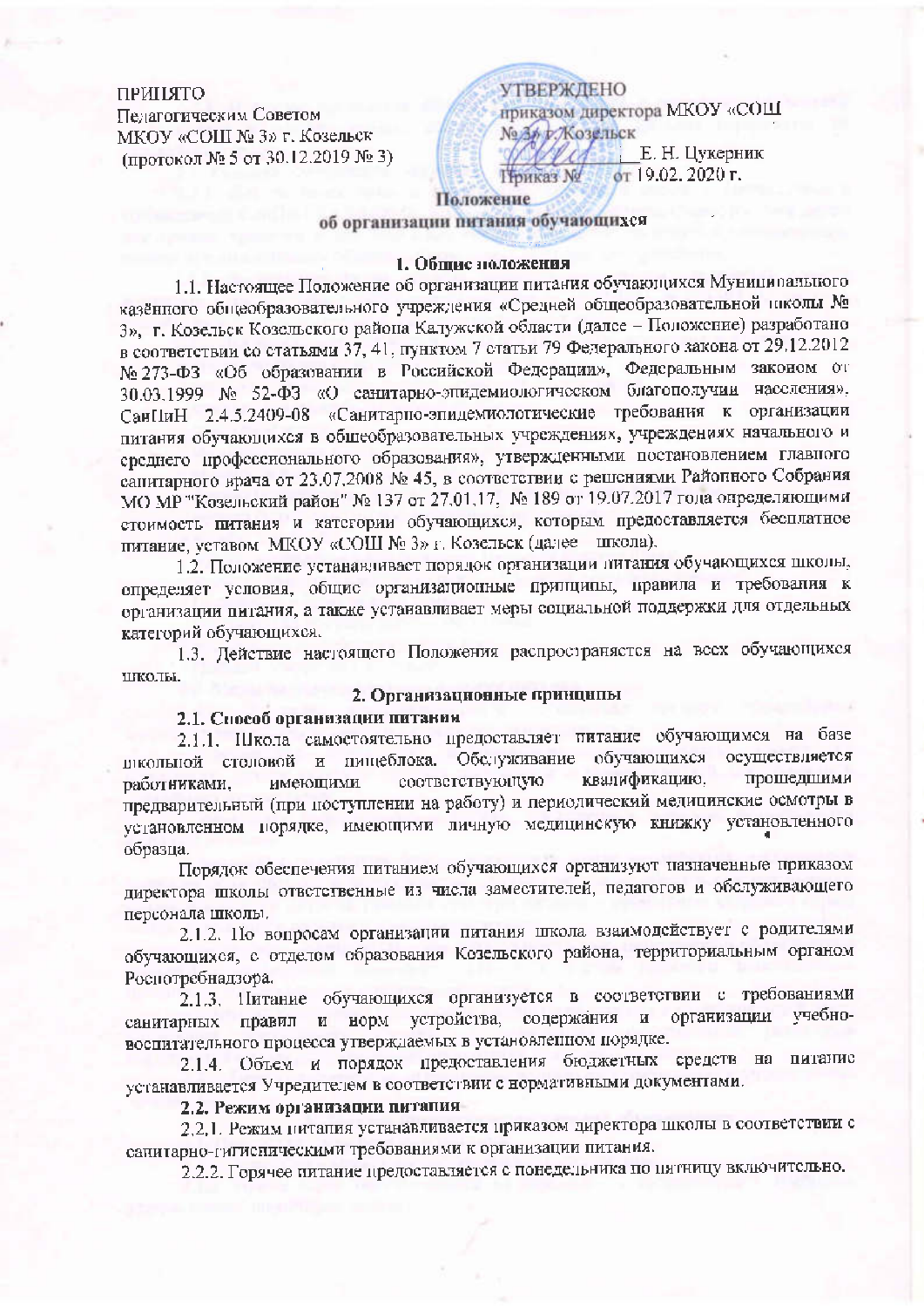2.2.3. В случае проведения мероприятий, связанных с выходом или выездом обучающихся из здания школы, режим предоставления питапия переводится на специальный график.

### 2.3. Условия организации питания

2.3.1. Для создания условий организации литания в циоле в соответствии с требованиями СанПиН 2.4.5.2409-08 и СП 2.3.6.1079-01 предусматриваются помещения для приема, хранения и приготовления пищи. Помещения оснащаются механическим, тепловым и холодильным оборудованием, инвентарем, посудой и мебелью.

2,3.2. Закупка продуктов питания осуществляется путем заключения прямых договоров в соответствии с Федеральным законом от 18.07.2011 № 223-ФЗ «О закупках товаров, работ, услуг отдельными видами юридических лиц»

2.3.3. Для организации питания в школе используются следующие документы:

- приказ об организации питания обучающихся;

- приказ об организации льготного питания обучающихся;
- приказ о создании бракеражной комиссии;
- примерное меню;
- технологические карты кулипарных блюд;
- ведомости контроля за рационом питания:
- журнал бракеража пищевых продуктов, поступающих на нищеблок;
	- журнал бракеража готовой кулинарной продукции;
	- журнал здоровья;

- журнал проведения витаминизации третьих и сладких блюд;

- журнал учета температурного режима в холодильном оборудовании;

- Положение о бракеражной комиссии:

- контракты на поставку продуктов питания;

- инструкцию по отбору суточных проб;

- графики дежурства в столовой.

## 2.4. Меры по улучшению организации питания

обучающихся целях совершенствования питания организации  $2.4.1. B$ администрация школы совместно с классными руководителями:

организует иостоянную информационно-просветительскую работу по  $$ повышению уровня культуры питания школьников в рамках учебной деятельности и внеучебных мероприятий;

- оформляет информационные степды, посвященные вопросам формирования культуры питания;

- проводит с родителями беседы, лектории и другие мероприятия, посвященные вопросам роли питания в формировании здоровья человека, обеспечения ежедневного сбалансированного питания, развития культуры питания и пропаганды здорового образа жизни, правильного питапия в домашних условиях;

- содействует созданию системы общественного информирования и общественной экспертизы организации школьного питания с учетом широкого использования потенциала управляющего и родительского совета;

- проводит мониторинг организации питания и направляет в муниципальный орган оффективности реализации образованием сведения о показателях управления мероприятий по совершенствованию организации школьного питания.

2.4.2. Переоснашение и комплектование пицеблока производится с учетом новых технологий.

# 3. Порядок предоставления питания обучающимся

### 3.1. Предоставление горячего питания

3.1.1. Всем обучающимся предоставляется горячее питанис.

3.1.2. Прием пищи осуществляется на переменах в соответствии с графиком, утвержденным директором школы.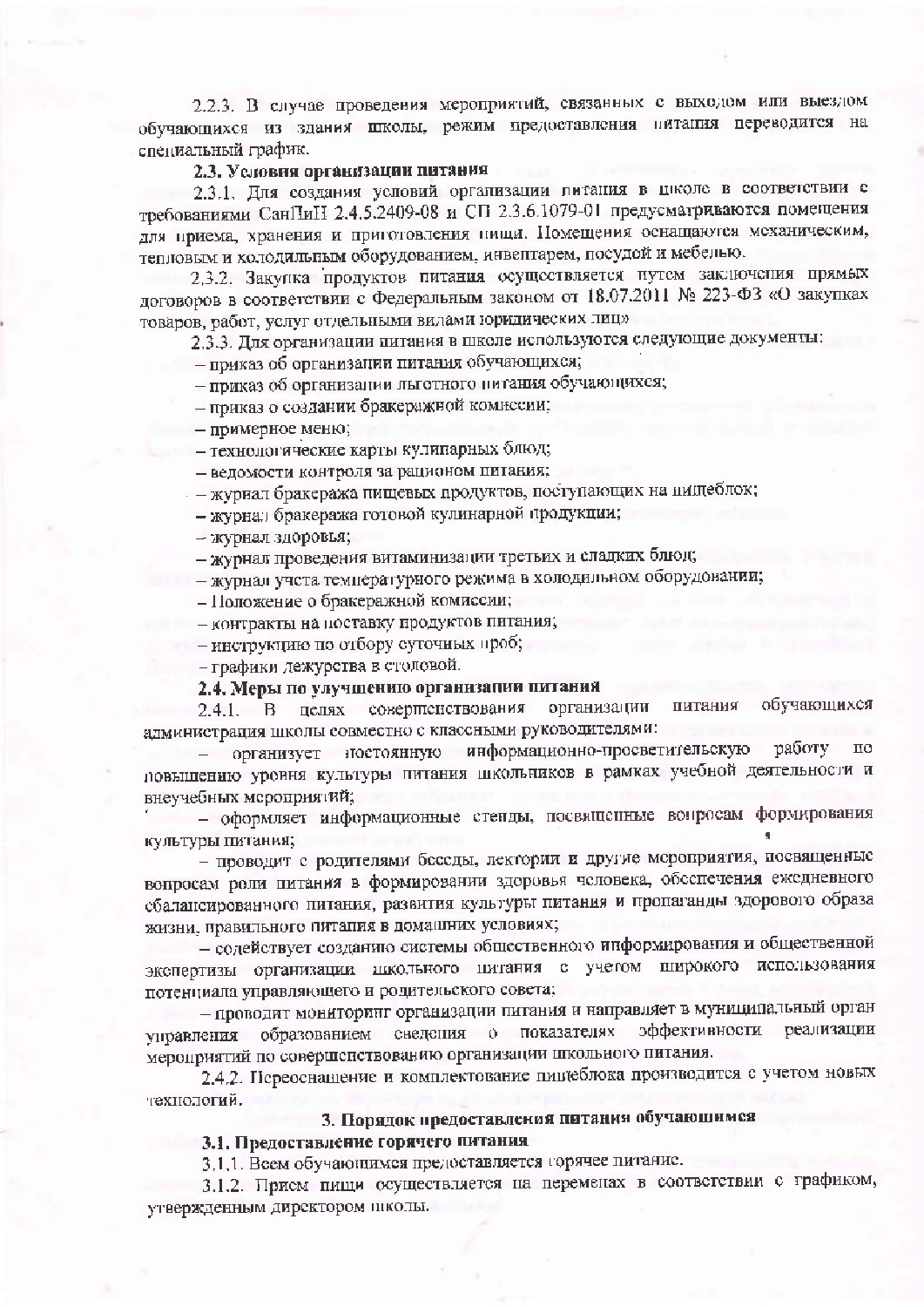3.1.3. Отнуск блюд осуществляется по заявкам ответственного лица. Заявка на количество питающихся предоставляется классными руководителями не позднее 9.15 часов.

3.1.4. График предоставления питания устанавливает директор школы самостоятельно с учетом возрастных особенностей обучающихся, числа посалочных мест в обеденном зале и продолжительности учебных занятий.

3.1.5. Примерное 10-дневное меню разрабатывает ответственный за питание при взаимодействии с работниками пищеблока. Директор согласовывает меню. Замена блюд в норм исключительных случаях на основе меню производится  $\mathbf{B}$ взаимозаменяемости продуктов по согласованию с директором школы. При наличии мелицинских показаний для детей формируется рацион дистического питания.

3.1.6. Ежедневно меню вывещивается в обеденном зале. В меню указываются стоимость, названия кулинарных изделий, сведения об объемах блюд.

#### 3.2. Предоставление питьевой воды

3.2.1. В школе предусматривается централизованное обеспечение обучающихся питьевой водой, отвечающей гигиеническим требованиям, предъявляемым к качеству воды питьевого водоснабжения.

3.2.2. Имеется термос с кинячёной водой на 30 литров.

3.2.3. В буфете имеется бутилированная вода и соки.

# 4. Обязанности участников процесса организации питания

#### 4.1. Липектор школы:

- ежегодно в начале учебного года издает приказ о предоставлении горячего питания обучающимся;

- несет ответственность за организацию горячего питания обучающихся в соответствии с федеральными, региональными и муниципальными нормативными актами, федеральными санитарными правилами и нормами, устаном школы и настоящим Положением:

обеспечивает принятие локальных актов, предусмотренных настоящим Положением:

- назначает из числа работников школы ответственных за организацию питания и закрепляет их обязанности в должностных инструкциях;

обеспечивает рассмотрение вопросов организации горячего питания обучающихся на родительских собраниях, заседаниях управляющего совета птколы, а также педагогических советах.

## 4.2. Ответственный за интание:

- контролирует деятельность классных руководителей, поставщиков продуктов питания и работников пищеблока;

- формирует сводный список обучающихся для предоставления горячего питания;

- обеспечивает учет фактической посещаемости обучающихся столовой, охват всех детей горячим питанием, контролирует ежедневный порядок учета количества фактически полученных обучающимися обедов по классам;

- формирует список и ведет учет детей из малоимущих семей и детей, находящихся в иной трудной жизненной ситуации;

- координирует работу в школе по формированию культуры питания;

- осуществляет мониторинг удовлетворенности качеством питания;

- вносит предложения по улучшению организации горячего питания.

# 4.3. Заместитсль директора по административно-хозяйственной части:

ремонта технологического, организацию - обеспечивает своевременную механического и холодильного оборудования;

- снабжает столовую достаточным количеством посуды, специальной одежды, санитарно-гигиеническими средствами, уборочным инвентарем.

4.4. Повар и работники пищеблока: